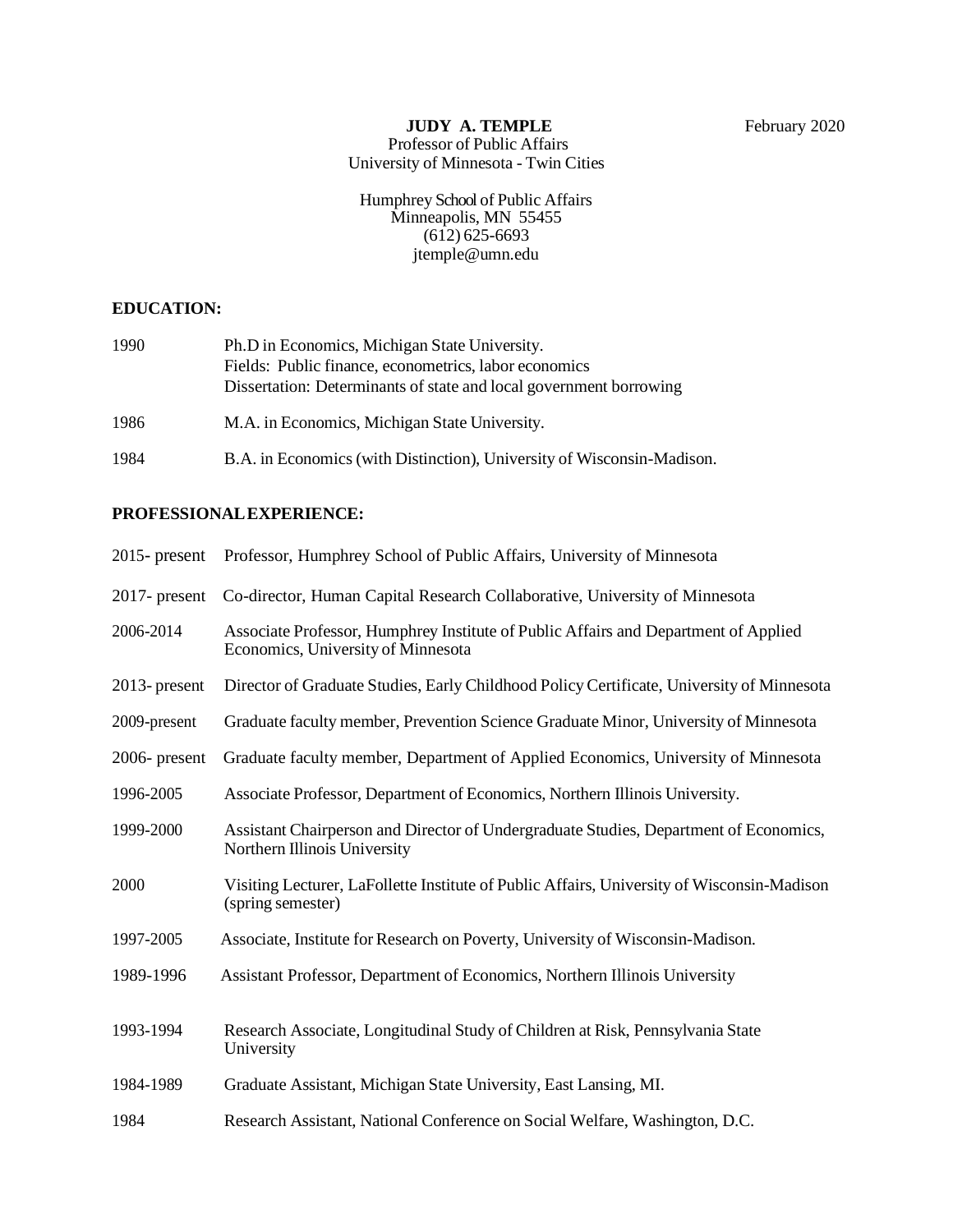## **TEACHINGEXPERIENCE:**

Graduate courses in policy analysis and program evaluation, early childhood economic development, public finance, cost-benefit analysis, economics of education; undergraduate courses in public finance, state and local public finance, intermediate microeconomics, principles of micro and macroeconomics.

#### **SELECTED PROFESSIONAL ACTIVITIES:**

University of Minnesota senate judicial committee, 2013-present, Vice chair 2018-2019 Humphrey School PhD committee, 2017-2019 Constellation Fund impact council member, 2018-present U.S. Department of Education preschool Pay for Success grants reviewer, 2017 Humphrey School merit review committee, 2008, 2009, 2011, 2015, 2016, 2017 Pay for Performance oversight committee, State of MN Management and Budget, 2011- 2015 Program committee, Society for Benefit-Cost Analysis, 2013, 2017 University of Minnesota Graduate Research AdvisoryCommittee, 2013-2017 Chair, policy analysis PhD field prelim committee (spring and winter) in Applied Economics, 2011, 2013; member 2008-2018 Steering committee member and co-founder, Prevention Science graduate minor, University of Minnesota, 2008-present Evaluation advisory board member, Saint Paul Public Schools Foundation, 2012-2016 Humphrey MPP admissions committee, 2014-2016 Steering committee member, Human Capital Research Collaborative, University of Minnesota 2006-present (formerly called Early Childhood Research Collaborative) Child Trends Parent Aware technical advisory group, 2013-2015 Applied Economics awards committee, 2013-2014 University of Minnesota graduate school fellowship committee member, 2010-2011 Tax expenditure report committee member, Minnesota Department of Revenue, 2010-2011 Graduate Committee, Department of Applied Economics, 2007, 2008, 2009, 2011 Minnesota Economics Association board member, 2009-2011 Humphrey school post tenure review committee, 2009 Humphrey MPA admissions committee, 2006, 2007, 2008 Search committee member, director of University of Minnesota Child Development Center, 2007 Search committee member, assistant professor in regional economics for Department of Applied Economics and University of Minnesota Extension Service, 2006-2007 Program committee member, Association for Policy Analysis and Management (APPAM), 2007 Steering committee member, Growth and Justice project on Smart Investments in Minnesota Students, 2007-2008 National Science Foundation and U.S. Environmental Protection Agency, member of gre2001-2003. Grants reviewer, Spencer Foundation (various years) Co-recipient of award for Article of the Year, Wisconsin Public Health and Health Policy Institute, 2001 President, Illinois Economic Association, 1998-1999 Board of Trustees, Illinois Economic Association, 1995-2002. Frequent journal and manuscript reviewer, (e.g., Journal of Benefit-Cost Analysis, Child Development, Journal of Policy Analysis and Management, Journal of Developmental Psychology, Evaluation Review, Economics of Education Review, Southern Economic Journal, Social Science and Medicine, National Tax Journal, Public Finance Review, Review of Behavioral Economics, Sage-Open, Contemporary Economic Policy, Comparative Education, Journal of Education Policy, Education Economics, Educational Evaluation and Policy Analysis, Rand Corporation).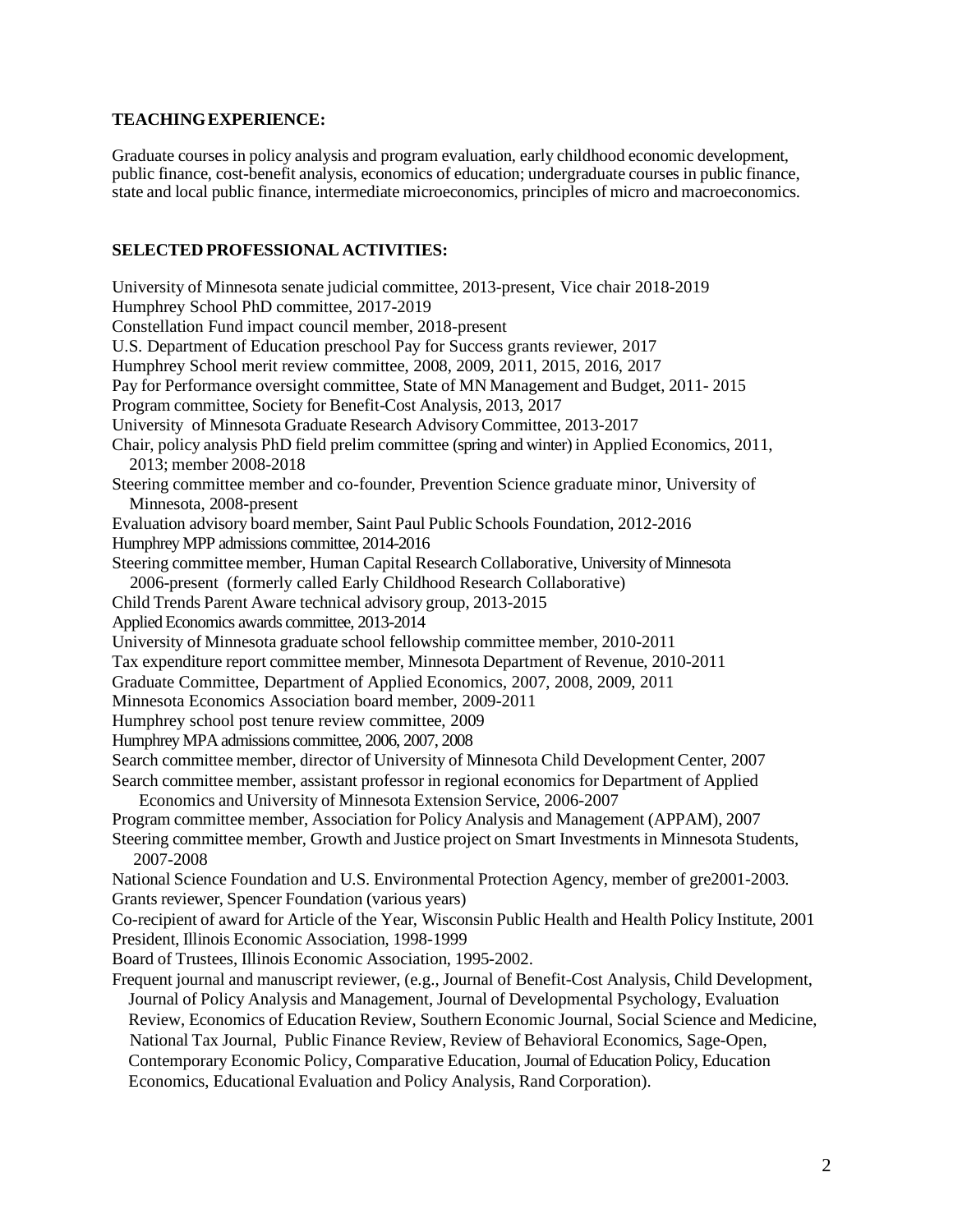#### **PUBLICATIONS**:

Reynolds, Arthur J. and Judy A. Temple (editors) 2019. Sustaining Early Childhood Learning Gains: Program, School and Family Influences. NY: Cambridge University Press.

Reynolds, Arthur J. and Judy A. Temple. 2019. Increasing and sustaining gains in early learning, in Reynolds and Temple, eds., Sustaining Early Childhood Learning Gains: Program, School and Family Influences. NY: Cambridge University Press, pp. 1-28.

. Kubik, Martha, Lee, Jiwoo, Garwick, Ann, Dudovitz, Bonnie, Temple, Judy, Sirard, John, Fulkerson, Jayne & Olga Gurvich (forthcoming) School-based secondary prevention of overweight and obesity among 8-12 year old children: Design and sample characteristics of the SNAPSHOT trial, Contemporary Clinical Trials, vol. 75, pp. 9-18.

Smerillo, Nicole E., Arthur J. Reynolds, Judy A. Temple. 2018. Chronic absence, eighth-grade achievement and high school attainment, Journal of School Psychology, vol. 67, pp. 163-178.

Reynolds, Arthur J., Suh-Ruu Ou and Judy A. Temple. 2018. A multi-component, preschool to third grade preventive intervention and education attainment at 35 years of age, JAMA Pediatrics, vol. 172, pp. 247-256.

Richardson, Brandt A., Arthur J. Reynolds, Judy A. Temple and Suh-Ruu Ou. 2017. School readiness in the Midwest Child-Parent Center expansion: A propensity score analysis of year 1 impacts, Child and Youth Services Review, vol. 79, pp. 620-630.

Temple, Judy A. and Arthur J. Reynolds. 2015. Using cost-benefit analysis to scale up early childhood programs through Pay for Success financing, Journal of Benefit-Cost Analysis, vol. 6, pp. 628-653.

Temple, Judy A. and Arthur J. Reynolds. 2017. New Developments in the Economics of Prevention: Social Impact Borrowing to Finance Cost-Effective Interventions. Israelashivili and Romano, eds. Cambridge Handbook of International Prevention Science. Cambridge University Press, Cambridge UK.

Temple, Judy A. and Arthur J. Reynolds. 2015. Using social impact borrowing to expand preschool to third grade programs in urban public schools, Journal of Education for Students Placed At Risk, vol. 20, pp. 281-292.

Reynolds, Arthur J., Arthur J. Rolnick, and Judy A. Temple (editors) 2015. Health and Education in Early Childhood. NY: Cambridge University Press.

Reynolds, Arthur J. Arthur J. Rolnick, and Judy A. Temple. 2015. "Early childhood health and education: policies and interventions to promote child wellbeing," in Health and Education in Early Childhood. NY: Cambridge University Press, pp. 3-15.

Arteaga, Irma, Sarah Humpage, Arthur J. Reynolds and Judy A. Temple. 2014. One versus two years of preschool – Does it matter for adult outcomes? Economics of Education Review, vol. 40, pp. 221-237

Reynolds, Arthur J., Judy A. Temple, Suh-Ruu Ou, Irma A. Arteaga and Barry A. B. White. 2011. School-Based early childhood education and age-28 well-being: effects by timing, dosage, and subgroups. Science, vol. 333, July 15, pp. 360-364. Includes Supplemental online materials (77 pp.) published a[s](http://www.sciencemag.org/cgi/content/full/science.1203618/DC1) [www.sciencemag.org/cgi/content/full/science.1203618/DC1.](http://www.sciencemag.org/cgi/content/full/science.1203618/DC1)

Reynolds, Arthur J., Judy A. Temple, Barry A. White, Suh-Ruu Ou and Dylan L. Robertson. 2011. Age 26 cost benefit analysis of the Chicago Child Parent Center early education program, Child Development, vol. 82, pp. 379-404.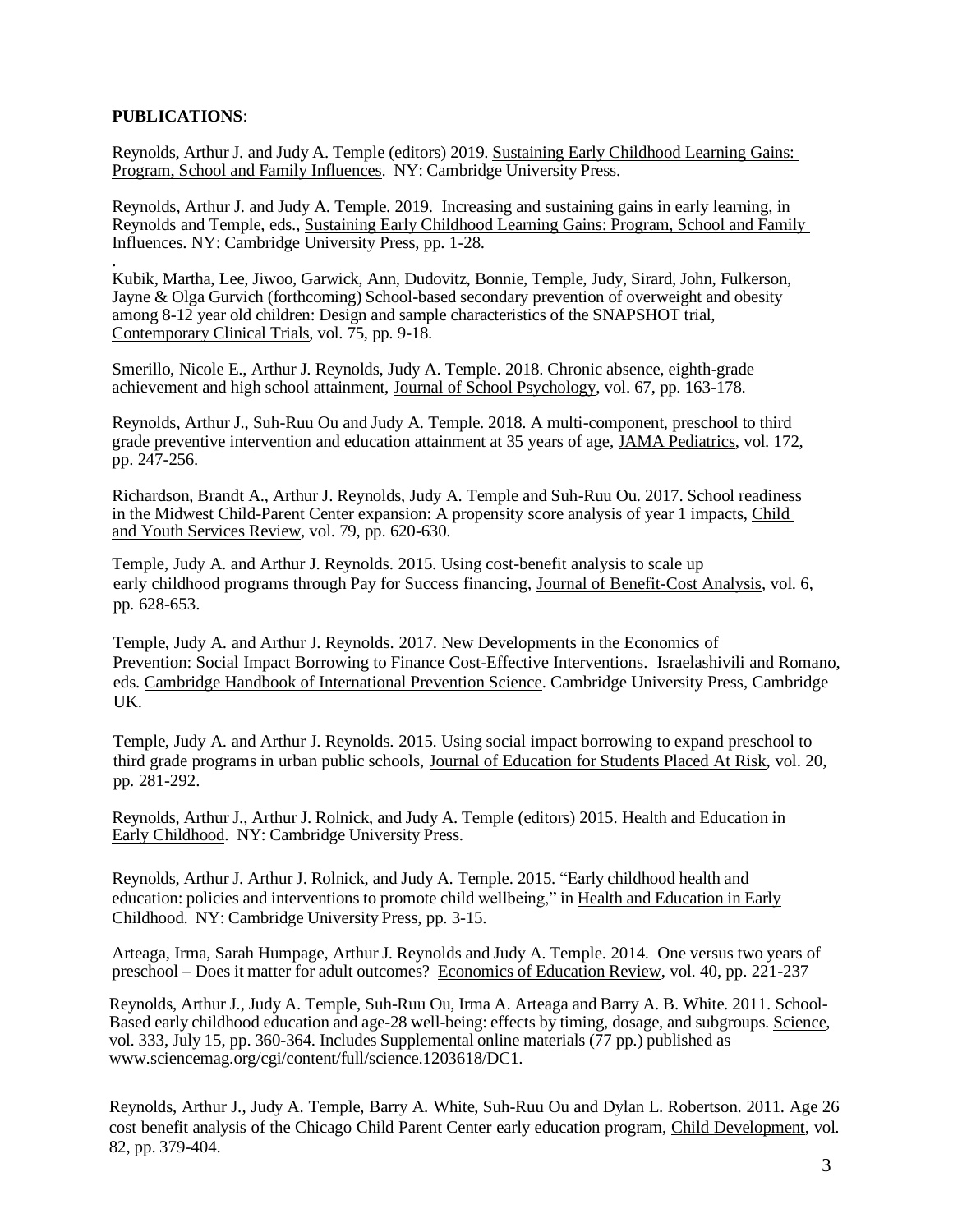Reynolds, Arthur J., Judy A. Temple and Barry A.B. White. 2011. Economic benefits of intervention programs implemented in the first decade of life. In Zigler, Gilliam and Barnett, eds. The Prek Debates: Current Controversies and Issues, Baltimore, MD: Brookes Publishing, pp. 173-180.

Blumenthal, Marsha, Laura Kalambokidis, Jay Kiedrowski, John Spry, Judy Temple and Jenny Wahl. 2011. Bringing Tax Expenditures into the Budget Process. State Tax Notes*,* vol. 60, pp. 171-193.

Temple, Judy A., Arthur J. Reynolds, and Irma Arteaga. 2010. Low birth weight, preschool education, and later school remediation: an exploratory analysis in the Chicago Longitudinal Study, Education and Urban Society, vol. 42, pp. 705-729.

Temple, Judy A., Barry A. White, and Arthur J. Reynolds. 2010. Cost-effective crime prevention: economic analysis of the Chicago Child-Parent Centers early education program, Loyola Public Interest Law Reporter, vol. 15, pp. 181-197.

Reynolds, Arthur J.; Temple, Judy A.; Ou, Suh-Ruu. 2010. Impacts and Implications of the Child-Parent Center Preschool. In Reynolds, Rolnick, Englund, and Temple, eds. Childhood Programs and Practices in the First Decade of Life: A Human Capital Integration. pp. 168-187. NY: Cambridge University Press.

White, Barry A.B., Judy A. Temple, and Arthur J. Reynolds. 2010. Predicting adult criminal behavior from juvenile delinquency: Ex ante vs. ex-post projections of the benefits of early intervention. Advances in Life Course Research, vol. 15, pp. 161-170.

Reynolds, Arthur J., Suh-Ruu Ou, and Judy A. Temple. 2010. Preschool education, educational attainment, and crime prevention: Contributions of cognitive and non-cognitive skills, Children and Youth Services Review, vol. 32, pp. 1054-1063.

Temple, Judy A. 2009. Rural gaps in early education. Journal of Agricultural and Applied Economics, vol. 41, pp. 403-410.

Reynolds, ArthurJ. and Judy A. Temple. 2008. Cost-effective early childhood development programs from preschool to third grade. Annual Review of Clinical Psychology, vol. 4, pp. 109-139.

Reynolds, Arthur, Judy Temple, Suh-Ruu Ou, Dylan Robertson, Joshua Mersky, et al. 2007. Effects of a school-based, early childhood intervention on adult health and well-being: a 19 year follow up of lowincome families. Archives of Pediatric and Adolescent Medicine, vol. 161, pp. 730-739.

Temple, Judy A. and Arthur J. Reynolds. 2007. The benefits and costs of investments in preschool. Economics of Education Review, vol. 26, 126-144.

Reynolds, Arthur J. and Judy A. Temple. 2006. Economic returns to preschool. In Zigler, Gilliam, and Jones (Eds.), A Vision for Universal Preschool Education. New York: Cambridge University Press, pp. 37-68.

Reynolds, Arthur J. and Judy A. Temple. 2006. Impacts of the Chicago Child-Parent Centers on child and family development. In The Crisis in Youth Mental Health: Critical Issues and Effective Programs, vol. 4, Early Intervention Programs and Policies. Norman F. Watt et al. (eds.) Westport, CT: Praeger Publishers, pp. 229-249.

Reynolds, Arthur J. and Judy A. Temple. 2004. Priorities for a new century of early childhood programs. Infants and Young Children, vol. 18, 104-118.

Temple, Judy A., Arthur J. Reynolds, and Suh-Ruu Ou. 2004. Grade Retention and School Dropout: Another Look at the Evidence. In Can Unlike Students Learn Together? Grade Retention, Tracking,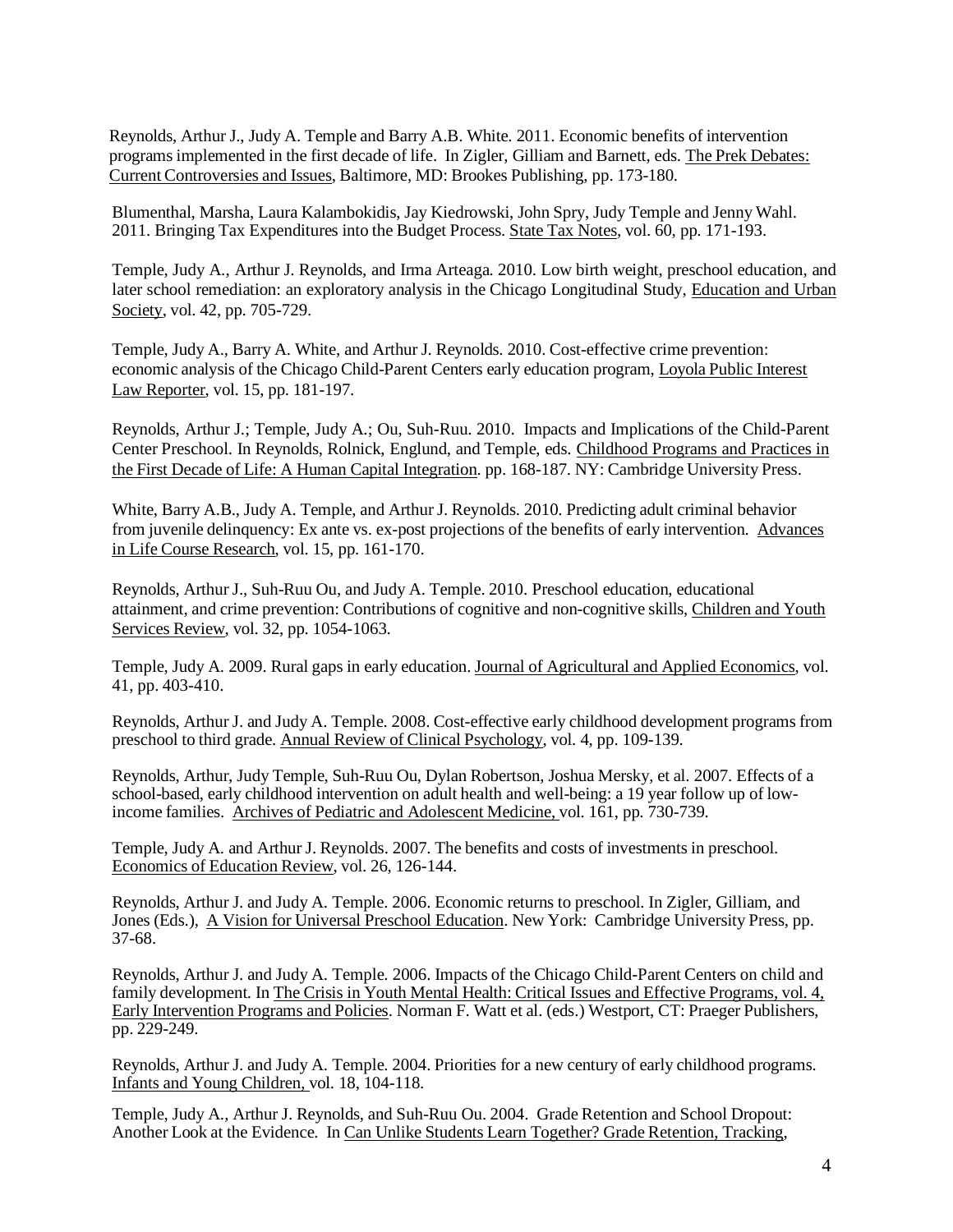and Grouping. Herb Walberg, Arthur Reynolds, and Margaret Wang (Eds.). Greenwich, CT: Information Age Publishing (formerly JAI Press), pp. 35-70.

Reynolds, A. J., Temple, J. A., & Ou, S. 2003. School-based early intervention and child well-being in the Chicago Longitudinal Study. Child Welfare, vol. 82, pp. 633-656.

Reynolds, Arthur J., Judy A. Temple, Dylan L. Robertson, and Emily A. Mann. 2002. Age 21 Cost-Benefit Analysis of the Title I Chicago Child Parent Centers. Education Evaluation and Policy Analysis, vol.24 , pp. 267-303.

above article reprinted in Modern Classics in Economics of Education. C. Belfield, ed. Cheltenham, UK: Edward Elgar Publishing, 2006.

Reynolds, Arthur J., Judy A. Temple, Dylan L. Robertson, and Emily A. Mann. 2001. Long-term effects of an early childhood intervention on educational achievement and juvenile arrest: a 15-year follow-up of low-income children in public schools. Journal of the American Medical Association**,** vol. 285, pp. 2339- 2346.

Temple, Judy A., Arthur J. Reynolds, and Wendy T. Miedel. 2000. Can early intervention prevent high school dropout? Evidence from the Chicago Child-Parent Centers. Urban Education, vol. 35, pp. 31-56.

Temple, Judy A. and Arthur J. Reynolds. 1999. School mobility and achievement: longitudinal results from a large urban cohort. Journal of School Psychology, vol. 37, pp. 355-377.

Temple, Judy A. and Edward J. Nannenhorn. 1998. State supermajority requirements for tax or revenue increases: An overview. Proceedings of the 90<sup>th</sup> annual conference of the National Tax Association.

Temple, Judy A. 1998. Recent Clinton urban education initiatives and the role ofschool quality in metropolitan public finance. National Tax Journal, September, pp. 517-529.

Temple, Judy A. 1998. Evaluation using secondary data. In A. Reynolds and H. Walberg, (eds.) Advances in Educational Productivity, vol. 7: Evaluation for Educational Productivity, Greenwich, CT: JAI Press, pp. 219-239.

Reynolds, Arthur J. and Judy A. Temple. 1998. Extended early childhood intervention and school achievement: Age thirteen findings from the Chicago Longitudinal Study. Child Development, vol. 69, pp. 231-246.

Reynolds, ArthurJ., Heesuk Chang, and Judy A. Temple. 1998. Early childhood intervention and juvenile delinquency: An exploratory analysis of the Chicago Child-Parent Centers. Evaluation Review, vol. 22, pp. 341-372.

Merriman, David F., Mark Skidmore, and Judy A. Temple. 1997. State government sales and income taxation in Illinois: A case study of Illinois. Oikonomika, vol. 34, pp. 23-42.

Temple, Judy A. 1996. Community composition and voter support for tax limitations: Evidence from home rule elections, Southern Economic Journal, vol. 62, pp. 1002-1016.

Rodgers, James D. and Judy A. Temple. 1996. Sales taxes, income taxes, and other nonproperty tax revenues, in Aronson and Schwartz (eds.) Management Policies in Local Government Finance, 4th ed., International City Management Association: Washington, D.C.

Temple, Judy A. and Susan Porter-Hudak. 1995. Preferences for state tax and spending policies: evidence from survey data on the role of income, Economics & Politics, vol. 7, pp. 43-58.

Reynolds, Arthur J. and Judy A. Temple. 1995. Quasi-experimental estimates of the effects of a preschool intervention: psychometric and econometric comparisons, Evaluation Review, vol. 19, pp. 347-373.

Temple, Judy. 1994. The debt/tax choice in the financing of state and local capital expenditures, Journal of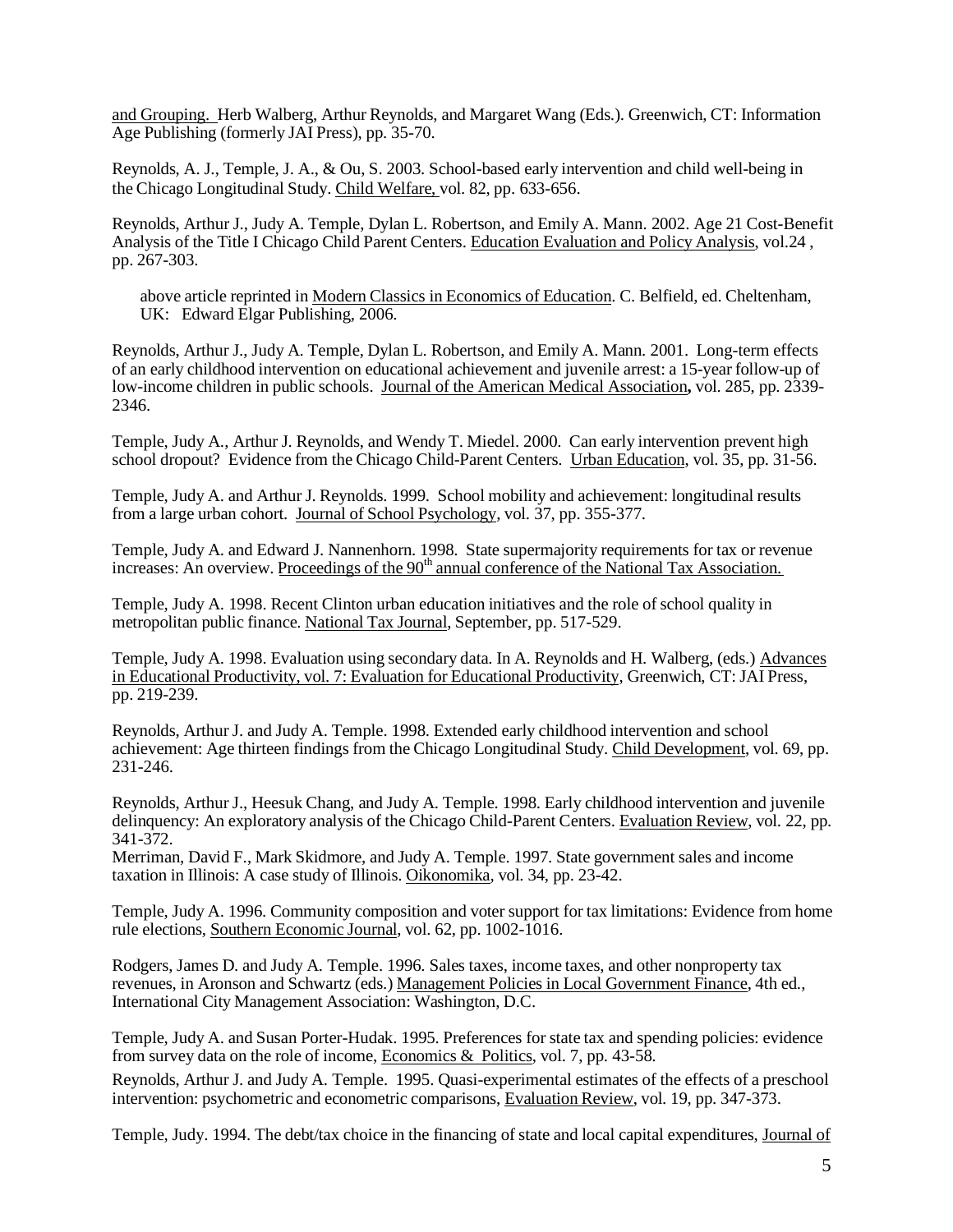Regional Science, vol. 34, pp. 529-547.

Temple, Judy A. 1993. Limitations on state and local government borrowing for private purposes, National Tax Journal, vol. XLV, pp. 41-52.

#### **Selected other publications**:

 Temple, Judy A. 2019. High-cost childcare, low-income providers. The Gender Policy Report, University of Minnesota. https://genderpolicyreport.umn.edu/high-cost-childcare-low-income providers/

 Reynolds, Arthur J. and Judy A. Temple. 2018. How the U can help Minnesota reach its ambitious early education goal. Minneapolis Star Tribune, February 11. Commentary.

Temple, Judy A. 2018. Early education. Minneapolis Star Tribune, April 18. Letter to the editor.

Temple, Judy A. 2015. Whatever happened to the Pay for Performance bonds? MinnPost. December 18. Commentary.

Temple, Judy A. and Arthur J. Rolnick. 2012. Identifying local benefits of early childhood developmental programs using regional modeling (book review), Educational Researcher, vol. 41, 32-33.

Minnesota Department of Revenue with Marsha Blumenthal, Laura Kalambokidis, P. Jay Kiedrowski, John Spry, Judy Temple and Jenny Wahl. 2011. Tax expenditure review report: Bringing tax expenditures into the budget process. February.

Reynolds, ArthurJ.; Rolnick, Art; Englund, Michelle, Temple, Judy A. 2010. Early childhood development and human capital. Reynolds, Rolnick, Englund, and Temple, eds. Childhood Programs and Practices in the First Decade of Life: A Human Capital Integration. pp. 1-27. NY: Cambridge University Press.

Temple, Judy A., Arthur J. Reynolds, and Barry White. 2010. Cost-effective early childhood programs from preschool to third grade. International Encyclopedia of Education, Third Edition.

Mykerezi, Elton, Judy A. Temple, and Kristine Lamm West. 2009. Cost-effective policies to improve rural K-12 education in Minnesota. Report prepared for Center for Rural Policy and Development, Saint Peter MN.

Anton, Paul and Judy A. Temple. 2007 Analyzing the social return on investment in youth intervention programs. Report prepared for the Minnesota Youth Intervention Programs Association.

Anton, Paul and Judy A. Temple. 2007. Analyzing the social return on investment in youth mentoring programs. Report prepared for the Mentoring Partnership of Minnesota.

Reynolds, ArthurJ. and Judy A. Temple. 2001. Letters: Early childhood educational intervention and longterm developmental outcomes (brief reply). Journal of the American Medical Association, October 17.

Temple, Judy A., Reynolds, ArthurJ., Ou, Suh-Ruu. 2001. Grade retention and school dropout: Another look at the evidence. CEIC Review, 10 (3), The National Center on Education in the Inner Cities.

Temple, Judy A., Reynolds, Arthur J. and Miedel, Wendy T. 1999. Can early childhood intervention prevent high school dropout? Evidence from the Chicago Child-Parent Centers (Abstract). Proceedings of the Fourth National Head Start Research Conference (pp. 483-484). Washington, DC: Administration for Children and Youth.

Reynolds, Arthur J. and Temple, Judy. A. 1998. Why flunking is fashionable. On Wisconsin, June, p. 13.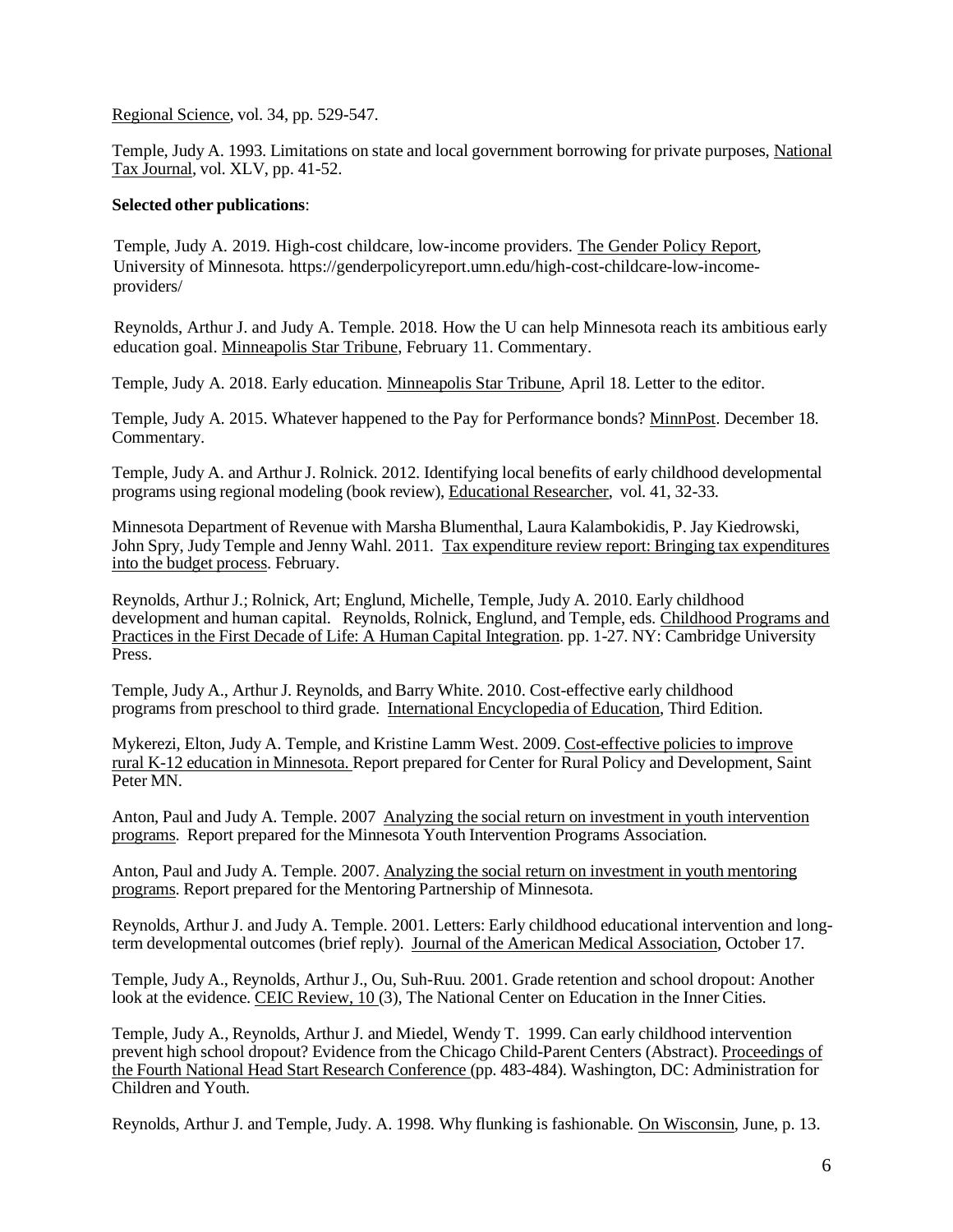Reynolds, A. J., Temple, J., and McCoy, A. 1997. Grade retention doesn't work. Education Week, September 17. Commentary.

Rogers, Diane Lim and Judy A. Temple. 1996. Taxing human wealth: Pennsylvania's experience with the local occupational assessment tax. Proceedings of the 88th Annual Conference of the National Tax Association, pp. 288-292.

Temple, Judy A. and James D. Rodgers. 1994. Recent trends in local sales and income taxation, Proceedings of the 87th Annual Conference of the National Tax Association, pp. 142-146.

Temple, Judy A. 1993. A review of Dennis Zimmerman's The Private-Use of Tax-Exempt Bonds (Urban Institute Press), Southern Economic Journal.

Hamermesh, Daniel S. and Judy A. Temple. 1988. Instructor's Manual to Accompany The Economics of Work and Pay, Daniel Hamermesh and Albert Rees, 4th edition, 1988.

Temple, Judy A. 1985. Tax expenditures, in Working Papers on Taxation, Project on the Federal Social Role, the National Conference on Social Welfare, Washington, D.C.

#### **GRANTS, CONTRACTS ANDFELLOWSHIPS:**

National Institute for Child Health and Human Development. Longitudinal Effects of Extended Childhood Intervention (co-principal investigator with A. Reynolds). Status: Awarded 2001-2005; extended 2006- 2010, 2010-2015, 2016-2021.

National Institute of Nursing Research (NIH), School-Nurse Directed Secondary Obesity Prevention for Elementary School Children. (co-investigator with PI Marti Kubik in the School of Nursing). Status: Awarded 2013-2020.

University of Minnesota grants in aid. Social impact financing: Formal modeling and application to preventive health interventions. Status: Awarded, 2019.

Nonprofits Assistance Fund, report on Lessons Learned from Minnesota's Pay for Performance Initiative. Contract. (PI) Status: Awarded, 2014-2015.

Foundation for Child Development. Program, Family, and School Predictors of Continuity in the Child-Parent Center PreK-3<sup>rd</sup> Program. (Co-PI with Arthur Reynolds and Suh-Ruu Ou). Awarded 2013-2016.

US Department of Education, Investing in Innovation (I3). Midwest Expansion of Chicago Child-Parent Education Program, Preschool to Third Grade. (co-investigator with Arthur Reynolds and Art Rolnick, co-PIs.) Status: Awarded 2011- 2016.

U.S. Department of Health and Human Services Administration for Child, Youth and Families. Exploring Parent Decision-making: Subsidies, Employment and Child Care. (co-investigator with PI Caroline Carlin). Status: Awarded September 2009 – February 2011.

McKnight Foundation. Early Childhood Research Collaborative between the University of Minnesota and the Federal Reserve Bank of Minneapolis. (co-investigator with A Reynolds and others). Status: Awarded September 2008-September 2010.

Healthy Foods, Healthy Lives Institute of the University of Minnesota. The effects of federal food assistance programs on food insecurity and the healthy development of young children. (Principal investigator). Status: Awarded January 2009- June 2010.

Center for Rural Policy and Development. Cost-Effective Policies to Improve Rural K-12 Education in Minnesota (co-PI with Elton Mykerezi). Status: Awarded June 2008-December 2008.